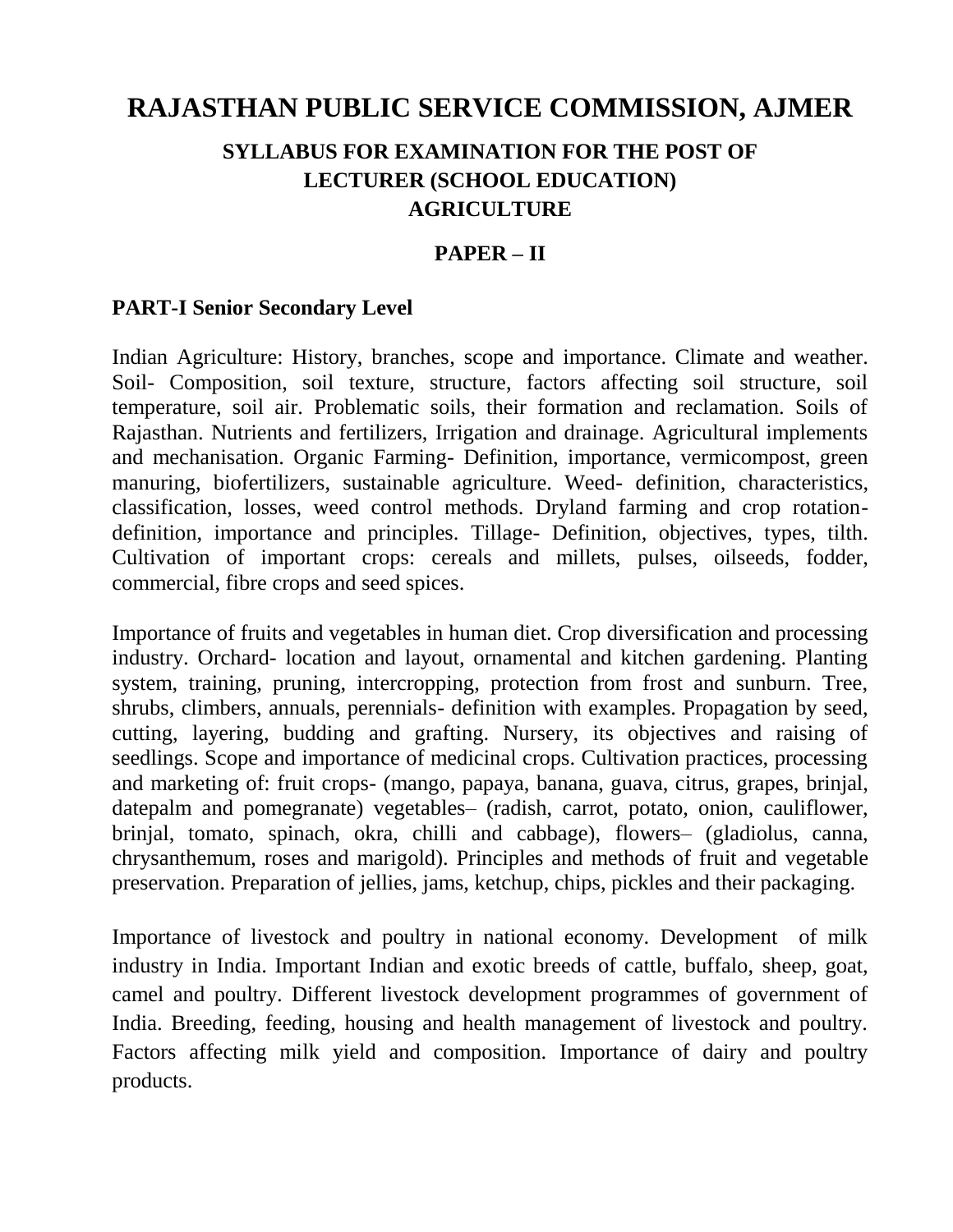# **PART-II Graduation Level**

Agro-climatic zones of India and Rajasthan, Agroecological Regions, Adaptation and distribution of crops. Climatic variables. Basics of weather forecasting. Modern concepts of tillage. Conservation agriculture. Straight and complex fertilizers, foliar application. Plant nutrients: occurrence, cycling in soils and their availability. INM concept. Cropping and farming systems. Organic farming: principles, objectives, certification, labelling and accreditation process. Water resources of India and Rajasthan. Methods and systems of irrigation. Water management in crops. Soil plant water relation. Quality of irrigation water, CU, WR, drainage. Dryland agriculture in India and Rajasthan. Watershed, Moisture Conservation, Monsoon, Contingent crop Planning. Agronomy of important crops. Weed biology and ecology. Herbicide selectivity. Adjuvants.

Agriculture Statistics. Measurement of Central Tendency, Correlation, Regression, Test of Significance, F & Chi Square test, Experimental designs, CRD, RBD, SPD. Farm power and machinery

Soil fertility evaluation, nutrient recommendation. Formation and Management of saline, saline sodic, sodic and acid soils. Micro-organisms in soils and their role. Physical, Chemical and Biological properties of soil. Clay minerals, Soil reaction and buffering capacity

Ornamental gardening, Vegetables- type of farming and classification. Raising of seedling in nursery and portray. Cultivation of important vegetables. Propagation and cultivation of important fruits of Rajasthan. Physiological disorders of important fruit and vegetable crops. Seed spices production technology. Post harvest management of horticultural crops. Introduction to forestry and hi-tech horticulture

Cell and cell division. Mendelian principles of heredity, Multiple alleles and blood groups. Linkage, crossing over mechanisms, changes in chromosome, polygenes and continuous variations, cytoplasmic inheritance, genetic material, modes of reproduction and pollination, apomixis, self – incompatibility and male sterility, domestication, acclimatization, introduction; centre of origin, Plant genetic resources, its utilization and conservation. Variation – its causes and importance. Principles and breeding methods of self & cross pollinated crops and vegetatively propagated crops, Breeding for biotic and abiotic stresses, heterosis and inbreeding depression, population improvement, polyploidy, mutation and mutation breeding, release and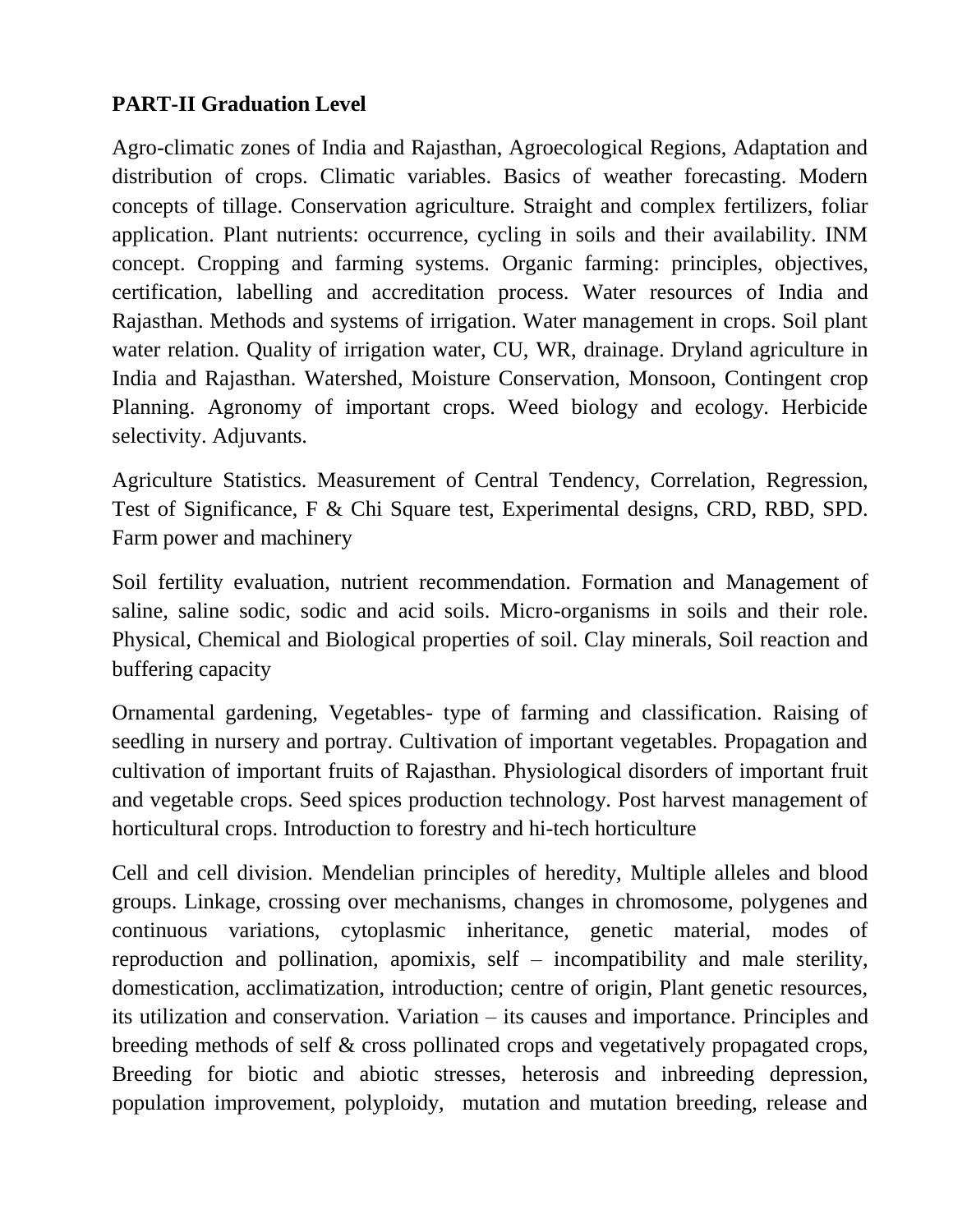notification of varieties, Patenting, PPV & FR Act 2001, Plant Breeders and Farmer's Rights. Seed technology, seed production of important crops of Rajasthan Minimum seed certification standards. Seeds Act, Seeds Control Order.

Chemistry of carbohydrates, lipids, proteins and plant (phyto) hormones. Chemistry of Nucleic acids and their functions. Outlines of metabolism of carbohydrate, lipid and protein. General account of enzymes, coenzymes and secondary metaboliets. Brief out lines of plant tissue culture and plant biotechnology. Molecular markers and their application in Agriculture

Photosynthesis and photorespiration. Respiration. Physiology of flowering, Photoperiodism. Physiology of growth, PGRs and their role. Seed development, germination and dormancy.

Classification of economically important insects and mites upto family level. Study of ecosystems and wild life preservation. Insect dominance. Concept and principles of IPM, Components of IPM: Physical, mechanical, cultural, chemical (including novel insecticide molecules), biological, legal and other modern approaches. Identification, nature of damage, bionomics and management of insect-pests and mites of agricultural importance. Lac culture, sericulture and apiculture.

Milestones in plant pathology and nematology. Terms and concepts of Plant Pathology. General introduction to plant pathoganic organisms (Fungi, Bacteria, Nematodes Virus, Viroids). Causes and classification of plant diseases. Classification of plant pathoganic fungi, bacteria and nematodes. Morphology, growth, nutrition and reproduction of fungi and bacteria. Phanerogamic parasites. Symptoms, etiology and management of important diseases of major cereals, pulses, oilseeds, fruits, vegetables, spices & cash crops. Fungicides and antibiotics for plant disease management.

Meaning and definition of extension education, philosophy of extension, process of extension education, basic concepts in extension (need, knowledge, attitude, skill, behavior, objectives, rural leadership and motivation). Rural social institutions, caste, family and social groups. Extension programmes in India. Teaching- learning process, teaching methods, use of audio-visual aids in training & communication process. Organizing trainings, front line demonstrations, field days, kisan mela, exhibition, campaign. Writing reports, radio talks, news, writing of farm literature and scientific information.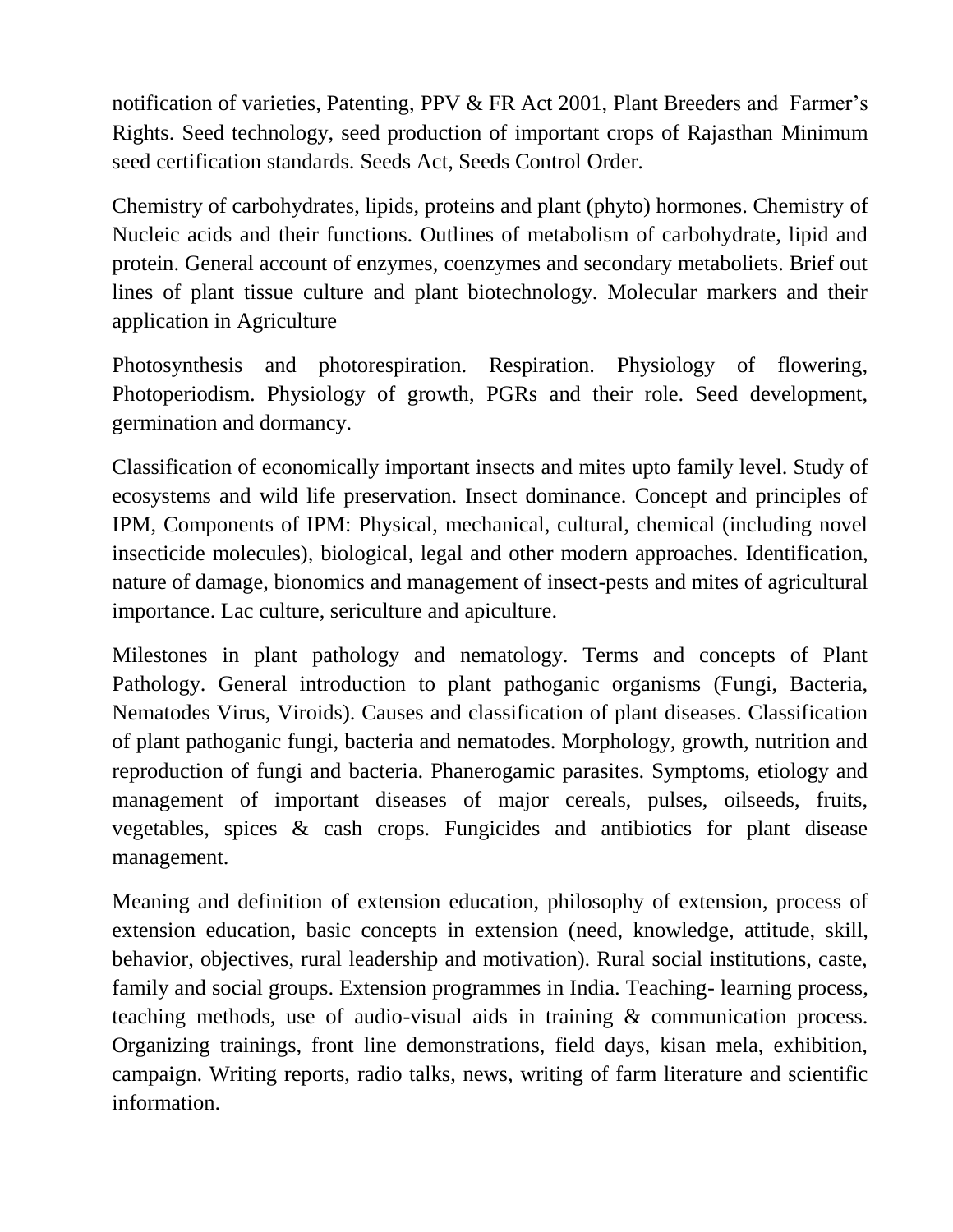Meaning and scope of Economics. Basic concept: Goods and services, desire, want, demand, utility, cost and price, wealth, capital, income and welfare. Agricultural economics: meaning, definition, characteristics of agriculture, importance and its role in economic development. Demand: meaning and definition, kinds of demand, law of demand, demand schedule and demand curve, determinants of demand. Supply: Stock v/s supply, law of supply, supply schedule, supply curve, determinants of supply. Cost: Cost concepts, short run and long run cost curves. Concepts of rent, wage, interest and profit. National income: Meaning and importance, concepts of national income accounting and approaches to measurement. Tax: meaning, direct and indirect taxes, agricultural taxation, GST. Credit needs and its role in Indian Agriculture. Agricultural credit: meaning, definition and classification. 3R's, 5C's and 7P's of credit. Sources of agricultural finance: institutional and non-institutional sources. An introduction to higher financing institutions- RBI, NABARD, ADB, IMF, World bank, Insurance and Credit Guarantee Corporation of India. Financial statements-Balance Sheet and Income Statement. Meaning, concept and principles of farm management. Law of returns and returns to scale. Farm business analysis. Importance of farm records and accounts in managing a farm, farm inventory, balance sheet, profit and loss accounts. Meaning and importance of farm planning and budgeting, Concept of risk and uncertainty in agriculture production.

Classification of feeding stuff and computation of balance ration for various categories of farm animals. Conservation of feeds and fodder-hay and silage. Puberty, estrus cycle, pregnancy and parturition in farm animals. Milk secretion, composition, milking methods in dairy animals. Factors affecting milk yield and composition in farm animals. Breeding, feeding, housing and health management in livestock and poultry. Basis and methods of selection in livestock and poultry. Hatching, brooding and feeding management in poultry.

# **PART-III Post Graduation Level**

Adverse climatic factors, Remote sensing, Herbicidal resistance, site specific nutrient management, concept and importance of water shed management in dry land areas, Good agronomic practices, Agro forestry systems, Effect of excess water on plant growth and production, drought, measurement of irrigation water; irrigation efficiencies, design of irrigation structures, Amelioration of salt affected soils.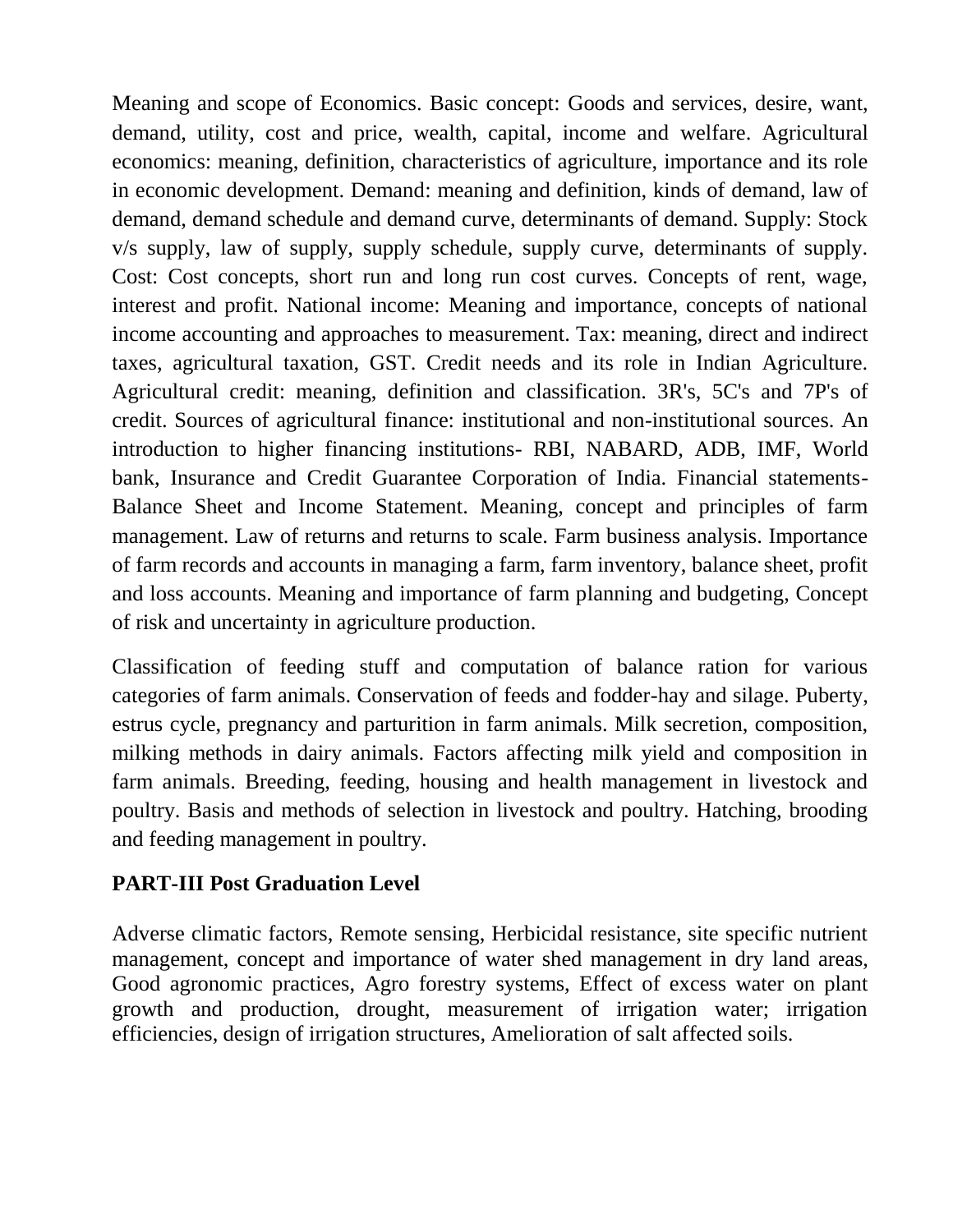Protected cultivations of vegetables and flowers, Role of PGR's in Horticulture, Micropropagation, Ripening and Maturity indices of important vegetables and fruits; Landscape, gardening and postharvest management of Flowers, dry land Horticulture.

Transgenic plants in relation to IPM. Exploitation of natural enemies in insect pest management, Semiochemicals and newer molecules of insecticides, biopesticides. Rearing of parasitoids and predators for inoculative and inundative release.

Major epidemics and their social impact. Edible fungi. General principles of plant disease management and IDM.

Combining ability and nature of gene action, Denaturation and renaturation, Gene amplification, Transposable genetic elements, Types/kinds of genes, Genomics and proteomics, Gene regulation, allele mining and TILLING, Bioinformatics, Nanotechnology, DNA sequencing, gene pyramiding, karyotyping, Alien addition and substitution lines, Endomitosis, Balanced Lethals.

Pecularities of Agricultural Marketing. Marketed and Marketable surplus. Functions of Agricultural Marketing. GST, e-NAM, Marketing efficiency, Regulated Markets.

Factors affecting productive and reproductive efficiency in livestock and poultry. Selection and breeding of livestock and poultry for higher production. Constraints of cattle, buffalo, sheep, goat and camel production in Rajasthan. Management of livestock and poultry under adverse climatic conditions. Economics of milk and egg production. Common nutritional disorders in livestock and poultry.

Need assessment, benchmark survey and PRA technique. Programme planning & evaluation, impact assessment.

# **Part – IV (Educational Psychology, Pedagogy, Teaching Learning Material, Use of Computers and Information Technology in Teaching Learning)**

# **I. Educational Psychology**

- Concept, scope and functions of educational psychology.
- Physical, cognitive, social, emotional and moral developmental characteristics of adolescent learner and its implication for teaching-learning.
- Behavioural, cognitive and constructivist principles of learning and its implication for senior secondary students.
- Concept of mental health & adjustment and adjustment mechanism.
- Emotional intelligence and its implication in teaching learning.